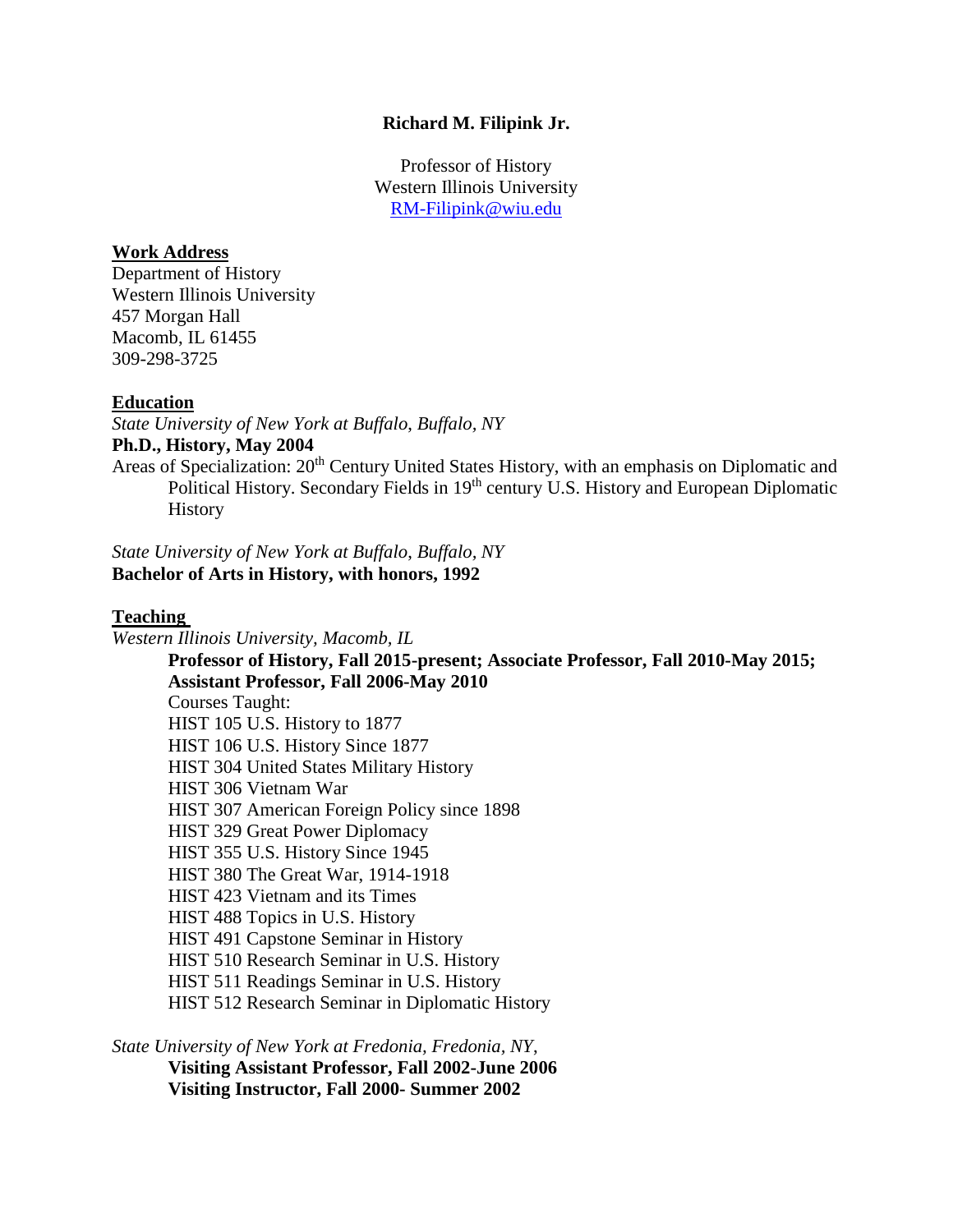## **Adjunct Instructor, Fall 1997-Summer 2000**

# *State University of New York at Buffalo*, *Buffalo, NY* **Lecturer, Fall 2004-May 2006; Fall 1996-May 2000 Teaching Assistant, Fall 1993-May 1996**

*Saint Bonaventure University, Olean, NY* **Lecturer, Fall 2002-May 2003; Fall 1997**

*Buffalo State College, Buffalo, NY* **Lecturer, Fall 1998-May 1999**

## **Research**

### Books

-Published

*Dwight Eisenhower and American Foreign Policy during the 1960s: An American Lion in Winter*. Lanham, MD: Lexington Books, 2015 (paperback, 2016).

### Journal Articles

-Published

- "A Necessary Reinterpretation: Using the Kennedy and Johnson Tapes as a Biographical and Historical Source," *Journal of Historical Biography* 3 (Spring 2008): 87-97.
- "'Force is the Last Method': Eisenhower, Dulles, and American Intervention in the Suez Crisis," *Critique* 35:2 (August 2007), 173-188.

## Proceedings

#### -Published

"'Primarily a Political Problem:' Constructing the Image of the Kennedy Presidency, 1961- Present," in *John F. Kennedy History, Memory, Legacy: An Interdisciplinary Inquiry*, John Delane Williams, Robert G. Waite, and Gregory S. Gordon, eds., (University of North Dakota, 2010), 253-264.

### Book Reviews

## -Published

- *Eisenhower: Becoming Leader of the Free World* by Louis Galambos in *Journal of Military History* 82:4 (October 2018), 1313-1315.
- *Blood Brothers: The Fatal Friendship Between Muhammad Ali and Malcolm X* by Randy Roberts and Johnny Smith in *History* 102:350 (April 2017), 354-355.
- *Diplomacy at the Brink: Eisenhower, Churchill, and Eden in the Cold War* by David M. Watry in *Presidential Studies Quarterly* 46:2 (June 2016), 497-498.

*The Patriarch: The Remarkable Life and Turbulent Times of Joseph P. Kennedy* by David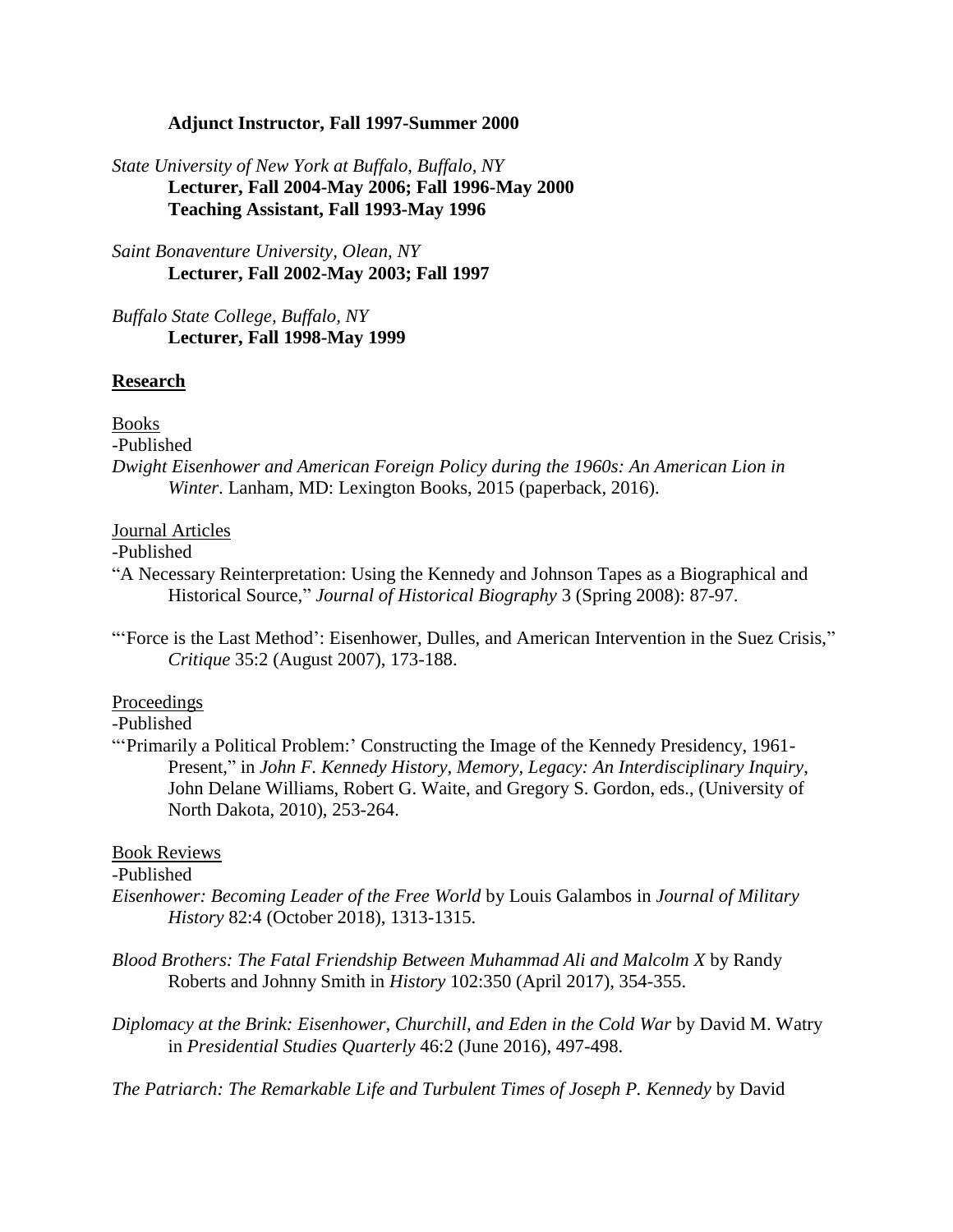Nasaw in *The Historian* 76:1 (Spring 2014), 137-138.

- *Blind Over Cuba: The Photo Gap and the Missile Crisis* by David M. Barrett and Max Holland in *The Historian* 76:1 (Spring 2014), 107-108.
- *NSC 68 and the Political Economy of the Cold War* by Curt Cardwell in *Journal of World History* 24:2 (June 2013), 493-495.
- *Vietnam's Second Front: Domestic Politics, the Republican Party, and the War* by Andrew Johns in *Pacific Historical Review* 81:2 (May 2012), 329-330.
- *Dean Acheson and the Creation of an American World Order* by Robert McMahon in *Reviews in American History* 39:3 (September, 2011), 523-528 (review title: "The Original Cold Warrior, Democratic Party").
- *Hubris: The Inside Story of Spin, Scandal, and the Selling of the Iraq War* by Michael Isikoff and David Corn; *The Fall of the House of Bush: The Untold Story of How a Band of True Believers Seized the Executive Branch, Started the Iraq War, and Still Imperils America Today* by Craig Unger in *Peace and Change* 34:3 (July 2009), 270-275.
- *Henry Kissinger and the American Century* by Jeremi Suri in *The Historian* 71:2 (Summer 2009), 386-387.
- *America at the Brink of Empire: Rusk, Kissinger, and the Vietnam War* by Lawrence Serewicz in  *Diplomacy and Statecraft* 20:1 (March 2009), 188-189.
- *Right Turn: American Life in the Reagan-Bush Era, 1980-1992* by Michael Schaller in *Canadian Journal of History* 42:3 (Winter 2007), 555-557.

*Death of a Generation* by Howard Jones in *Peace and Change* 30:3 (July 2005), 418-421.

### Encyclopedia Articles

-published

- *America in the World, 1776 to Present*, Edward J. Blum, ed., (Scribner, 2016), "Atlantic Charter," 100-101, "Carter, James Earl, Jr.," 182-185, "Lodge, Henry Cabot," 624-625, "Triple Entente," 1019-1020.
- *Imperialism and Expansionism in American History*, Chris J. Magoc, ed., (ABC-Clio, 2015), "McCarthyism," 1124-1125.
- *Encyclopedia of U.S. Military Interventions in Latin America*, Alan McPherson, ed., (ABC-Clio, 2013), volume 1, "Kennedy, Robert," 340-341; volume 2, "McNamara, Robert," 384- 385, "Niagara Falls Conference (1914)," 427-428, "Nixon, Richard," 445-447, "Rusk, Dean," 568-571, "Teller Amendment (1898)," 628-629.

*Spies, Wiretaps, and Secret Operations: An Encyclopedia of American Espionage*, Glenn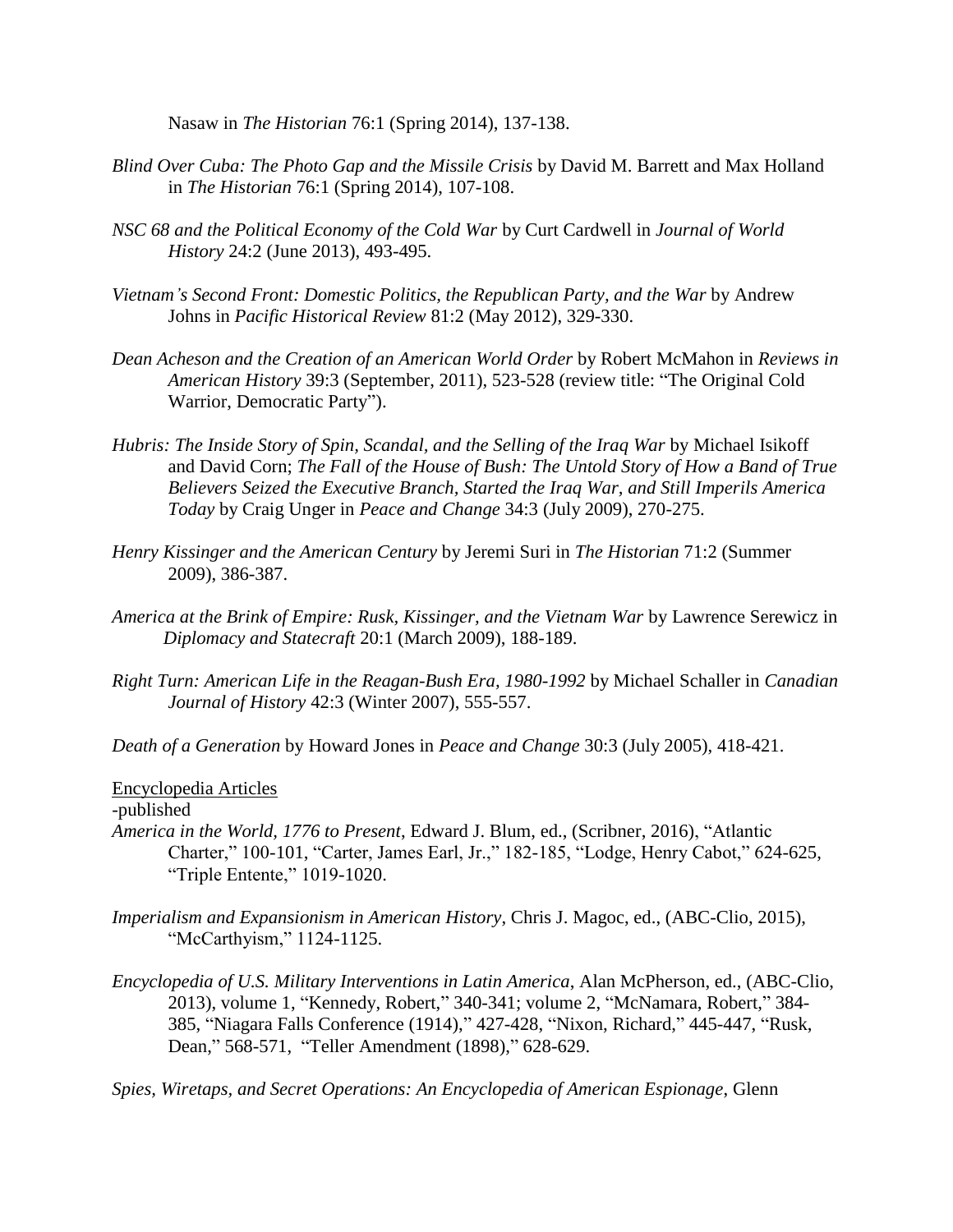Hastedt, ed., (ABC-Clio/Greenwood, 2010), "Cuban Missile Crisis," 213-216, "Dr. James Killian Jr.,"445, "National Security Archive,"557, "President's Foreign Intelligence Advisory Board," 633-634.

- *The Military-Industrial Complex and American Society*, Sterling Michael Pavelec, ed., (ABC-Clio, 2010), "Lyndon B. Johnson," 160-163.
- *The Great Depression and the New Deal: A Thematic Encyclopedia*, Daniel Leab, Kenneth J. Bindas, Alan Harris Stein, Justin Corfield, and Steven Danvers, eds. (ABC-Clio, 2009), volume 1, "Young Plan," 94-95.
- *Encyclopedia of the Jazz Age*, James Ciment, ed., (M.E. Sharpe, 2008), volume 1, "Clarence Darrow," 160-161, and "General Electric," 260-261.
- *Encyclopedia of the Cold War*, Spencer Tucker, ed., (ABC-Clio, 2007), volume 1, "Tom Connally," 309, and volume 2, "Lyndon Johnson," 684-686.
- *Encyclopedia of World History* (Golson Books, 2007), volume 4, "First and Second Open Door Note, John Hay," 97-98; volume 5, "Isolationism, U.S.," 175-176; volume 6, "Iran-Contra Affair," 216-217, "Montgomery, Alabama, bus boycott," 294, and "Presidential impeachment, U.S.," 394-395.

### On-line Article

"Even Presidents Who Consult Congress Can Get Into Trouble," *History News Network*, September 3, 2002.

#### **Professional Presentations/Activities**

#### **Presentations while at Western Illinois University**

- "'It Depends Who Writes the History, Henry': History's Role in the Liberal Arts and Creating an Educated Citizen," Hallwas Lecture, Western Illinois University, September 2019
- "Contrasts, Contradictions, and Continuity: Understanding Carter's Cold War," Invited lecture given at "The Seventies: Heavy, Hip, and Happenin'," Symposium at the Albert L. Lorenzo Cultural Center at Macomb Community College, Macomb, MI, March 2019
- "Security Trumps Politics: Eisenhower, the U-2, and the Missile Gap," Paper presented at Phi Alpha Theta National Conference, January 2016
- "'Playing Poker with Tough Stakes': The Evolution of JFK's Laos Policy," Paper presented at American Historical Association Conference, Washington, D.C., January 2014
- "'How We Say it to Eisenhower:' Kennedy, Johnson, and the Containment of Dwight Eisenhower," Paper accepted for Historians of the Twentieth Century United States Conference, Oxford, U.K., July 2011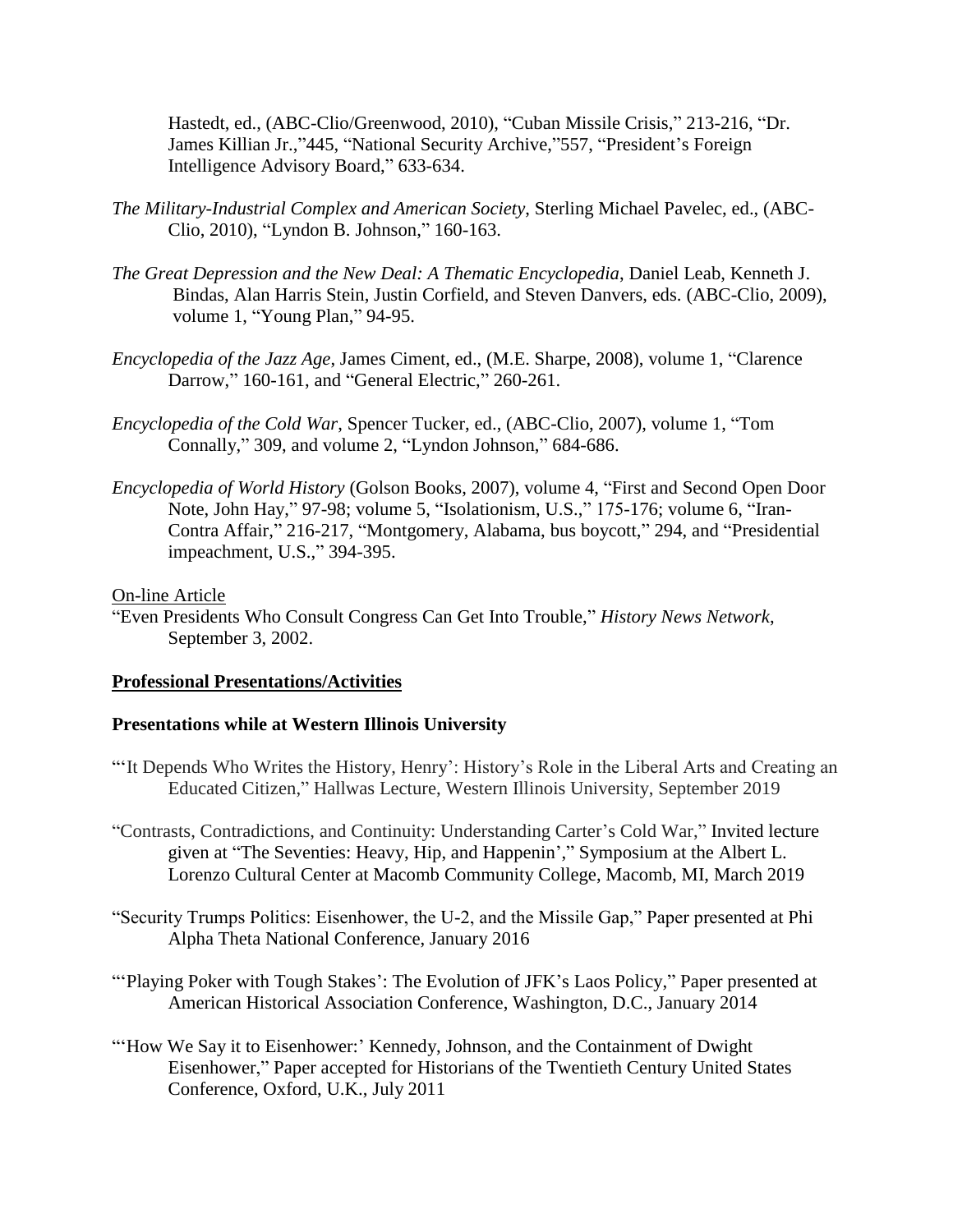- "One More Step: Kennedy, Chemical Defoliants, and U.S. Intervention in Vietnam," Paper presented at Society for Historians of American Foreign Relations Conference, Madison, WI, June 2010
- Commentator for panel "Origins of the Non-Proliferation Regime in the Cold War" at Society for Historians of American Foreign Relations Conference, Madison, WI, June 2010
- Commentator for panel "Domestic Affairs Outside, Global Affairs Within, 1947-1953: Toward a Socio-Cultural International History of the Cold War" at Society for Historians of American Foreign Relations Conference, Falls Church, VA, June 2009
- "Loyalty and Identity: The Evolving Role of John F. Kennedy in the Cuban Missile Crisis," Invited lecture given at "The Sixties: A Decade that Defined a Generation," Symposium at the Albert L. Lorenzo Cultural Center at Macomb Community College, Macomb, MI April 2009
- Chair for panel "The Presidential Recordings: Problems and Opportunities in Kennedy/Johnson Historiography" at Missouri Valley Historical Conference, Omaha, NE, March 2009
- "'Primarily a Political Problem:' Constructing the Image of the Kennedy Presidency, 1961- Present," Paper presented at JFK: History, Memory, and Legacy: An Interdisciplinary Conference and Community Event at the University of North Dakota, September 2008
- "The Burden of Proof:' Kennedy and Vietnam, 1963," Paper presented at Society for Historians of American Foreign Relations Conference, Columbus, OH, June 2008
- Chair for panel "Ethnicity, Religion, and Transnationalism" at Society for Historians of American Foreign Relations Conference, Columbus, OH, June 2008
- "The Long Twilight Struggle': Remaking the Memory of John F. Kennedy's Foreign Policy," Paper presented at Policy History Conference of the Institute for Political History, St. Louis, MO, June 2008
- "We Will Not Pull Out of Vietnam Until the War is Won': A Comparative Discussion of the Evolving History of America in Vietnam from the Kennedy and Johnson Tapes," Paper presented at Society for Historians of American Foreign Relations Conference, Chantilly, VA, June 2007

# **Presentations Prior to Western Illinois University**

"The Best General I've Ever Known Anything About': World War II and the Influence of Dwight D. Eisenhower," Paper presented at The Legacy of World War II: A Sixty Year Perspective Conference at Chestnut Hill College, Philadelphia, PA, November 2005

"Domestic Containment: The Handling of General Eisenhower by the Kennedy and Johnson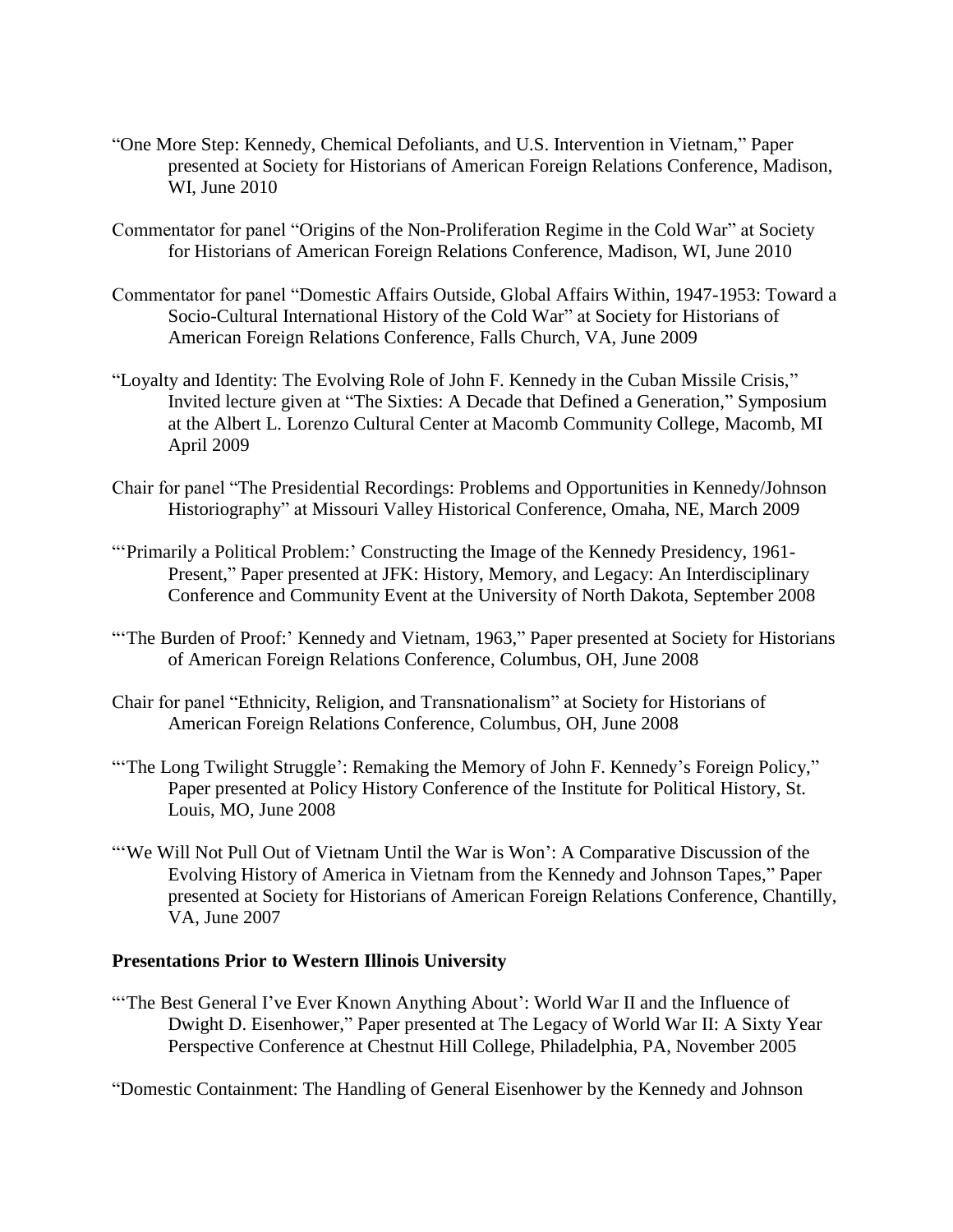Administrations," Paper presented at Society for Historians of American Foreign Relations Conference, College Park, MD, June 2005

- "'How We Say it to Eisenhower:' Kennedy, Johnson, and the Containment of Dwight Eisenhower, An Overview," Paper presented at Great Lakes History Conference, Grand Rapids, MI, October 2004
- Panelist, "*Brown v. Board of Education*: An Assessment After Fifty Years," State University of New York at Fredonia Black History Month Roundtable, February 2004
- "'Primarily a Political Problem:' Constructing the Image of the Kennedy Presidency, 1961- Present," Paper presented at Kennedy Legacy Conference at Chestnut Hill College, Philadelphia, PA, November 2003
- Chair for panel at Kennedy Legacy Conference at Chestnut Hill College, Philadelphia, PA, November 2003
- "From 'Eyeball to Eyeball' to Explicit Conciliation: Revisioning the Cuban Missile Crisis," Paper presented at Society for Historians of American Foreign Relations Conference, Atlanta, GA, June 2002
- "Old Warrior, New President: The Uneasy Relationship of Dwight Eisenhower and John Kennedy," Paper presented at Society for Historians of American Foreign Relations Conference, Washington, D.C., June 2001
- Panelist, "A Culture of Peace," State University of New York at Fredonia Maytum Lecture Academic Convocation, January 2001
- "Using History to Shape Policy: Eisenhower's Advice to Johnson on Vietnam," Paper presented at Great Lakes History Conference, Grand Rapids, MI October 2000
- "Creating a Usable Perspective: The Johnson Administration and Decision Making About Vietnam, 1965," Paper presented at Great Lakes History Conference, Grand Rapids, MI October 1998
- "It Depends Who Writes the History: Vietnam, Watergate, and the Reinterpretation of the Past," Paper presented at State University of New York at Buffalo Milton Plesur Graduate History Conference, April 1997
- "Force is the Last Method: Eisenhower, Dulles, and American Intervention in the Suez Crisis," Paper presented at Great Lakes History Conference, Grand Rapids, MI, October 1995

# **Academic Awards and Honors**

Summer Stipend, *Western Illinois University*, 2012 Competitive grant for summer research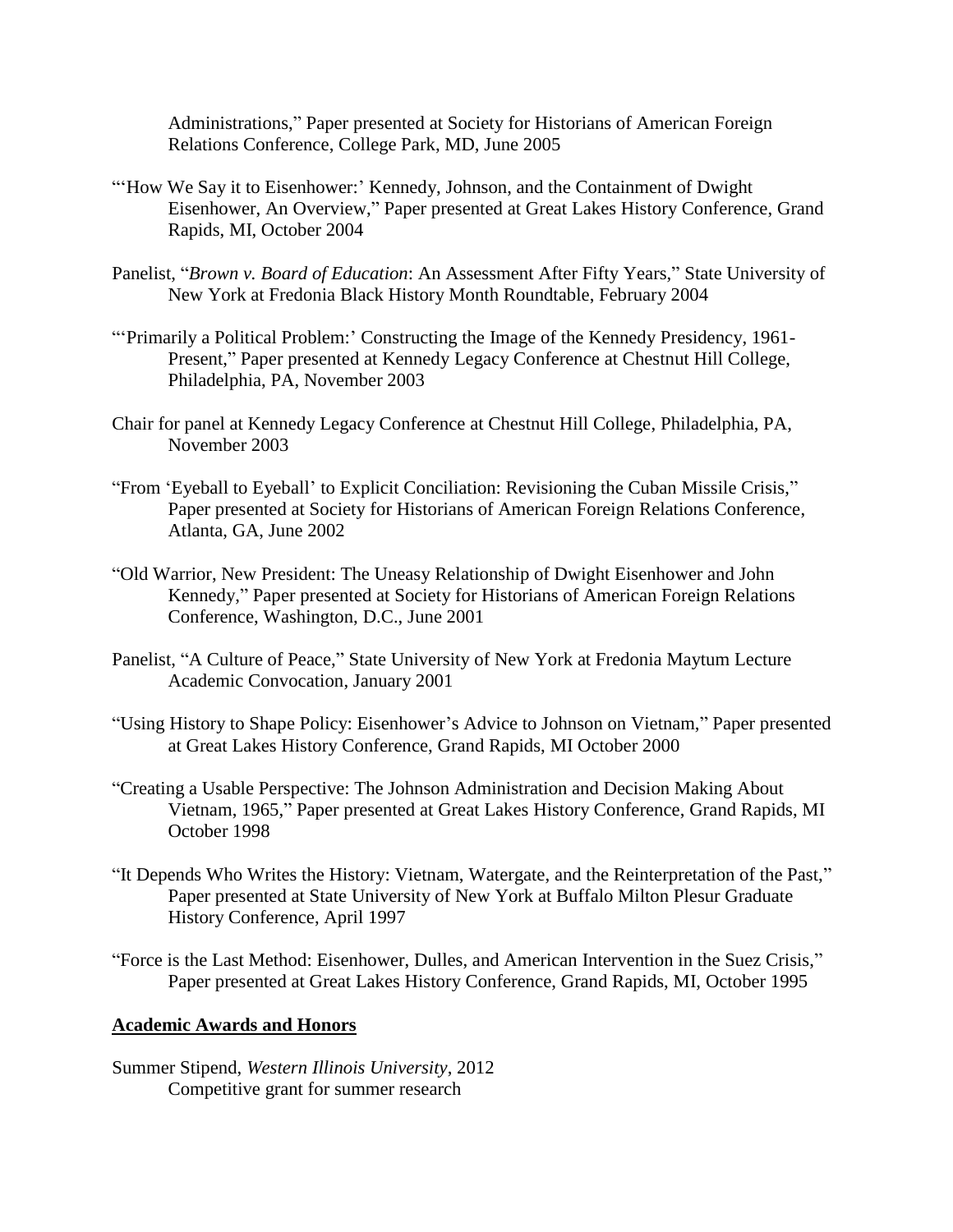- University Research Council Grant, *Western Illinois University*, 2010 Competitive grant for new research
- Summer Stipend, *Western Illinois University*, 2009 Competitive grant for summer research
- Honoring Our Professors' Excellence Award, *Western Illinois University*, 2008-2009 Student-nominated award for excellence in teaching
- University Research Council Grant, *Western Illinois University*, 2008 Competitive grant for new research

Faculty Mentor Grant, *Western Illinois University*, College of Arts and Sciences, 2007-2008, 2008-2009

- Abilene Travel Grant, Dwight D. Eisenhower Foundation, 2006 Competitive grant for research at the Dwight D. Eisenhower Library
- Kennedy Library Research Grant, John F. Kennedy Foundation, 2004 Competitive grant for research at the John F. Kennedy Library
- Moody Grant, Lyndon Baines Johnson Foundation, 2004 Competitive grant for research at the Lyndon B. Johnson Library
- Faculty Merit Award, *State University of New York at Fredonia*, 2001-2002, 2002-2003, 2003- 2004, 2005-2006

Merit-based salary increase awarded based on faculty development and scholarship

- Scholarly Incentive Awards Program, *State University of New York at Fredonia*, 2003 Competitive faculty research grant for developing new scholarship
- Marjorie Kovler Fellowship, John F. Kennedy Foundation, 1998 Competitive grant for research on topics in political history at the John F. Kennedy Library

State/UUP Professional Development & Quality of Working Life Grant, *State University of New York at Fredonia*, 1998

Competitive faculty research grant for developing new scholarship

Moody Grant, Lyndon Baines Johnson Foundation, 1997 Competitive grant for research at the Lyndon B. Johnson Library

Abilene Travel Grant, Eisenhower World Affairs Institute, 1997 Competitive grant for research at the Dwight D. Eisenhower Library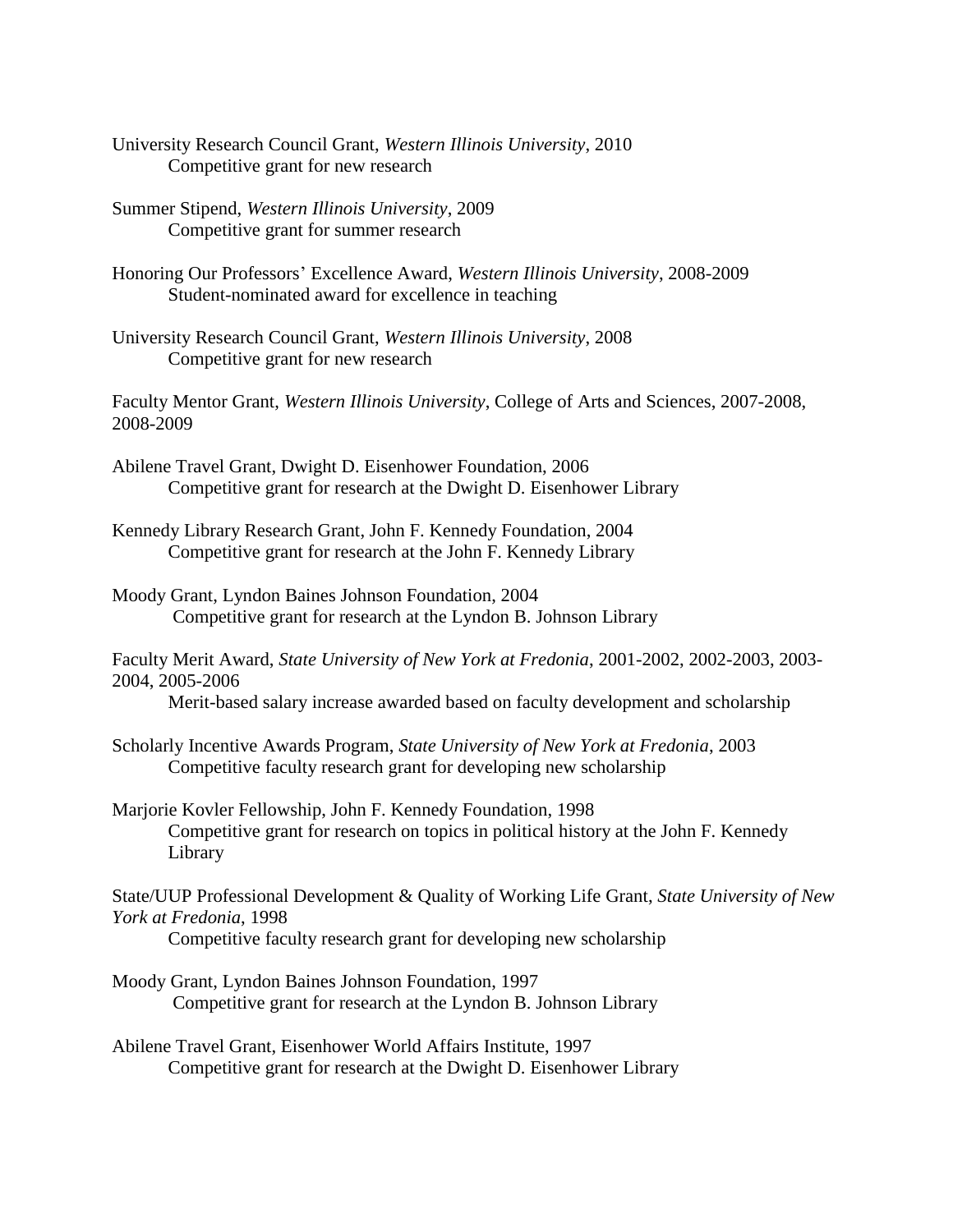Lockwood Dissertation Travel Grant, *State University of New York at Buffalo*, History Department, 1996-1998 Merit-based grant covering travel expenses for dissertation research

Presidential Fellowship, *State University of New York at Buffalo*, 1993-6 School-wide competitive graduate fellowship, three-year maximum

## **Service**

## **Service to the campus at Western Illinois University**

CAGAS, Chair, 2018-2019; vice-chair 2017-2018; member 2016-2017; member 2011- 2012; Chair 2009-2010; vice chair 2008-2009; member 2007-2008-University admissions, graduation and academic standards council

Faculty Senate*,* CAS Senator, 2019-2020

Honorary Degree Committee, member, 2019-2020, 2010-2013

Graduate Council, member 2013

Faculty Council, College of Arts and Sciences, Chair, 2014-2019; vice chair, 2011-2012

Provost's Advisory Council, member, 2011-2012

Provost's Search Committee, member 2010-2011

### **Service to the History Department at Western Illinois University**

Department Coordinator, 2019-2020

Departmental Personnel Committee, member, 2010-2012

Departmental Undergraduate Curriculum Committee, chair, 2012-2016, 2008-2010; member, 2016-2017, 2011-2012

Departmental Graduate Committee, member, 2016-2019, 2008-2010

Chair Review Committee, chair, 2015-2016

Departmental Minors Committee, chair, 2009-2010

Chair's Advisory Committee, member, 2006-2008, 2014-2017

Departmental Library Committee, chair, 2012-2013, member, 2006-2007